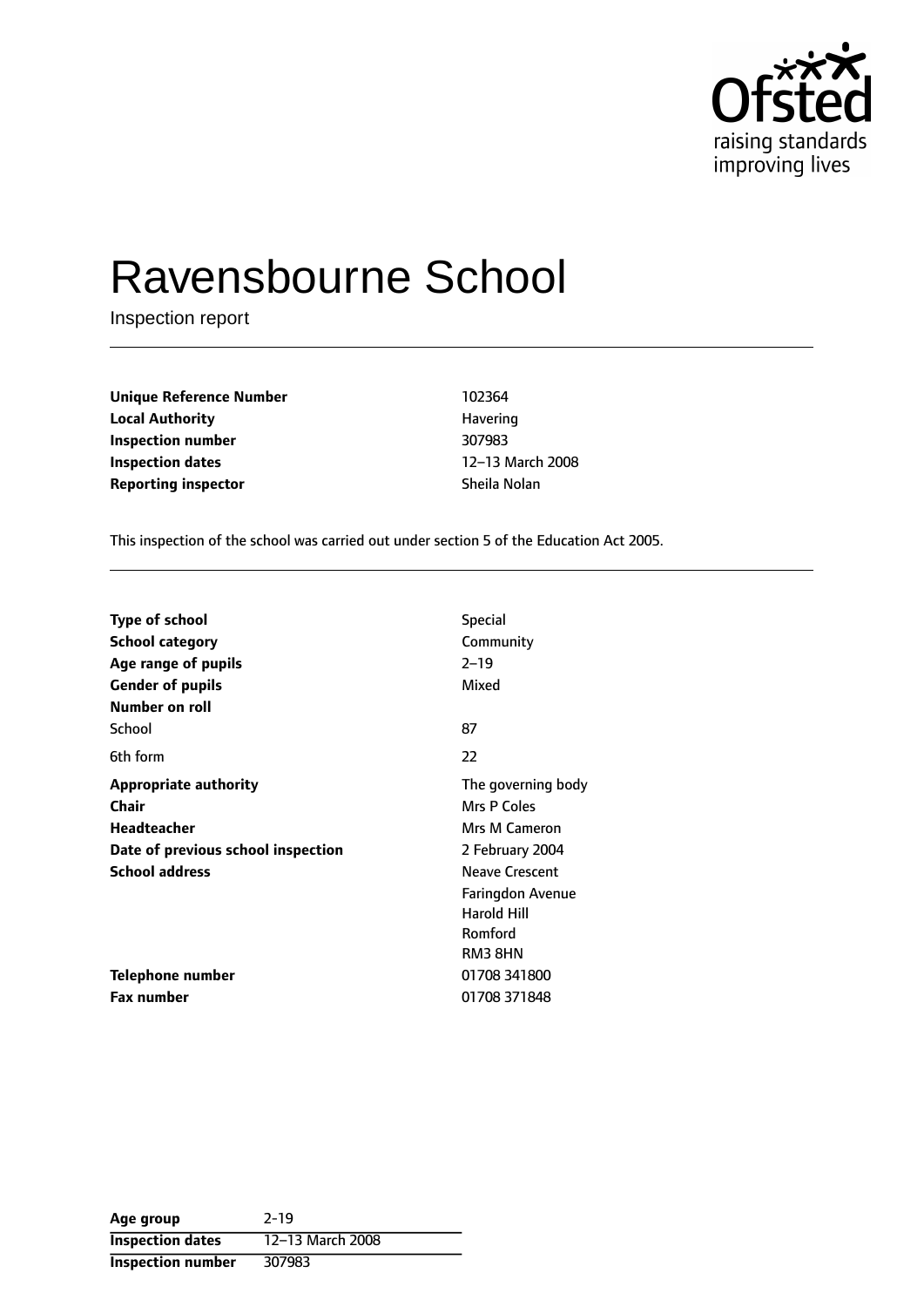.

© Crown copyright 2008

#### Website: www.ofsted.gov.uk

This document may be reproduced in whole or in part for non-commercial educational purposes, provided that the information quoted is reproduced without adaptation and the source and date of publication are stated.

Further copies of this report are obtainable from the school. Under the Education Act 2005, the school must provide a copy of this report free of charge to certain categories of people. A charge not exceeding the full cost of reproduction may be made for any other copies supplied.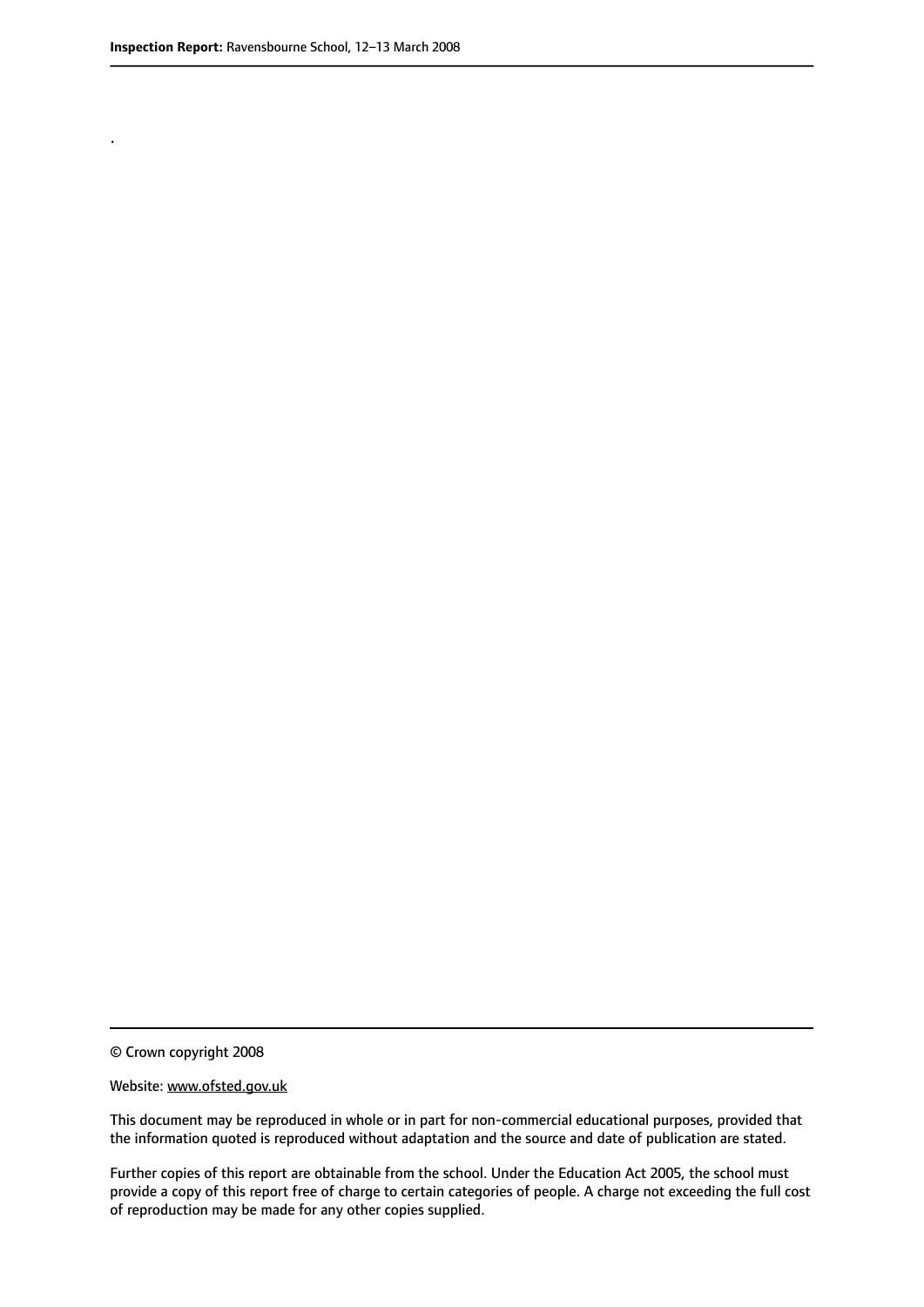# **Introduction**

The inspection was carried out by an Additional Inspector.

## **Description of the school**

Ravensbourne provides education for students with a wide spectrum of complex needs. Most have severe or profound and multiple learning difficulties. The school has a unit for a small number of students diagnosed as autistic. Ravensbourne's post-16 section accepts students with moderate learning difficulties from other provisions. Currently, children in the Foundation Stage total seven, some of whom are present for assessment only. All students require greater support than is readily available in mainstream schools and all have a statement of special educational need or are in the process of assessment.

The majority of pupils are of white British heritage, but just over a third comes from a wide range of minority ethnic groups. Boys outnumber girls by two to one and there is an uneven spread of age groups within the school population which fluctuates from year-to-year. A third of students are looked-after children. The proportion eligible for a free school meal is above average. The school serves students from across Havering and the surrounding areas and most are bussed daily to school.

## **Key for inspection grades**

| Grade 1 | Outstanding  |
|---------|--------------|
| Grade 2 | Good         |
| Grade 3 | Satisfactory |
| Grade 4 | Inadequate   |
|         |              |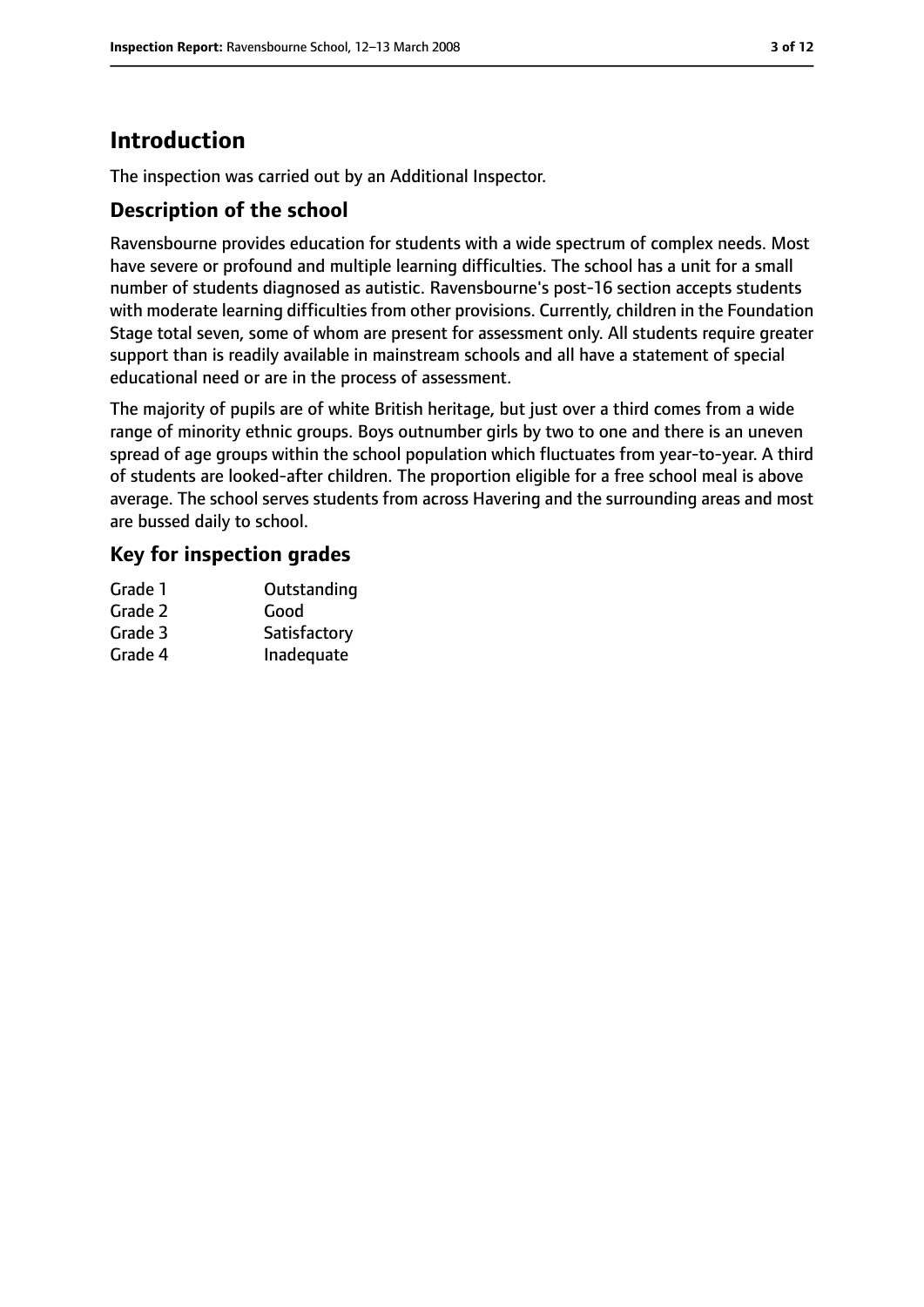# **Overall effectiveness of the school**

#### **Grade: 1**

Parents are unanimous about the success of this outstandingly effective school in providing for its very vulnerable pupils. 'The school is a shining light in the education system,' noted one family. 'It is an amazing school where nothing is ever too much trouble for the staff.'

Ravensbourne provides exceptionally effective care, guidance and support for its pupils. This, together with a curriculum that is very well matched to pupils' individual needs, underpins their outstanding personal and academic progress. Pupils of all ages, and across a wide spectrum of complex learning difficulties and disabilities, make giant strides from when they join the school. Despite sometimes degenerative and distressing medical conditions, pupils markedly improve their communication skills. Many become adept at using signs and symbols to make known their views and understanding of the environment around them. They are confident in making simple choices, engage very well in social situations, around the dinner table, for example, and strive hard to meet their personal targets. Although standards are very low, pupils achieve outstandingly well.

Pupils' spiritual, moral, cultural and social development is outstanding. Most have a very clear understanding of right from wrong because of the highly effective personal and social training they receive. Pupils know the impact of their actions on others, are able to applaud good efforts and show concern for each other. They greatly enjoy assemblies, making and listening to music, and are looking forward to Easter celebrations. Their medical needs make them aware of health matters and most show a sensible approach to safety. They contribute much to their own community but also to the wider community, particularly through fund raising for charities and through taking part in conservation activities.

Leadership and management are outstanding, including that of the sixth form. The inspirational headteacher and the determined governors have moulded and developed a committed staff who give of their best. Because of close teamwork between teachers and learning support assistants, pupils have never less than good, and often outstanding, classroom experiences. Highlights of teaching include meticulous planning for pupils' individual needs and a relentless check on tiny steps in progress. The school recognises that in order to advance the assessment of learning still further, support assistants require further training. Relentless and reflective self-evaluation has guided excellent improvements since the last inspection. Middle managers, working collaboratively with senior leaders, are now a strong force to drive the school forward. Ravensbourne is set fair to improve even further, despite overstretched resources. The capacity to improve is strong.

## **Effectiveness of the sixth form**

#### **Grade: 1**

Students in the small sixth form benefit enormously from the high quality of provision that is exceptionally well led. They make outstanding progress in their personal development and in applying skills in a range of different contexts because of their individually tailored programmes and outstanding care, guidance and support. The transition to further education, training or other institutions is very carefully managed to ensure students' are confident in different settings. Experiences both within and outside the classroom seek to widen students' capabilities in dealing with new and unknown situations. Most follow accredited courses in life skills and make excellent progress in communications, using signs and symbols really well. The rich modular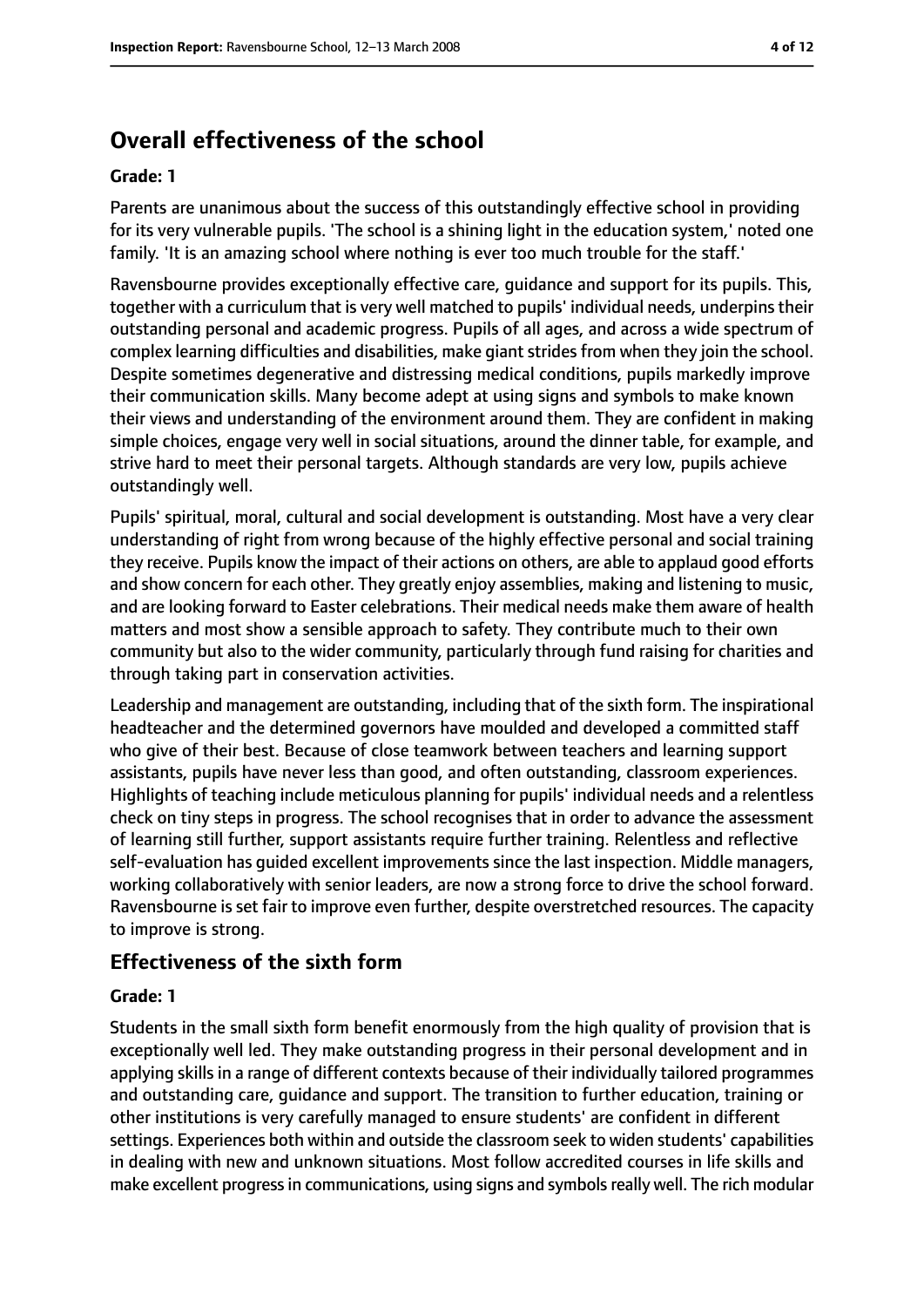curriculum is so structured as to allow new students to join the sixth form at any time when they are ready. 'Ravensbourne has brought the best out of my son in four months,' wrote a parent. All students participate well in sport and leisure activities and thoroughly enjoy their contributions to conservation in Epping Forest.

## **Effectiveness of the Foundation Stage**

#### **Grade: 1**

Children in the early years make overall very fast progress. Those who achieve especially well move on to other forms of provision. They make the best progress in their personal, social and emotional development. A number demonstrate excellent achievement in cooperating with each other and with adults. Their progress and performance towards the early learning goals, however, is well below that expected because of the children's severe physical, emotional and learning difficulties. From a very low baseline, nursery children rapidly learn to share, listen to and respond to others.

## **What the school should do to improve further**

■ Ensure that all teaching assistants receive further training in assessing pupils' small steps in learning.

## **Achievement and standards**

## **Grade: 1**

## **Grade for sixth form: 1**

Records show that pupils come to Ravensbourne with very much lower starting points than those typical for their ages. Learning difficulties and disabilities cover an exceptionally wide spectrum. Students face learning challenges that are often exacerbated by complex and degenerative medical conditions. Nevertheless, although standards are low, students achieve exceptionally well, particularly in gaining independence, in developing communication skills, and in the ability to make personal choices. Parents are unanimous in identifying the excellent progress pupils make. 'Our child has far exceeded all the expectations of the medics and ourselves because of the firm foundation laid by the school,' wrote a parent. Annual reviews of students' progress indicate that they meet well over three quarters of their realistic but challenging targets set in their individual education plans.

By Year 12, students who have completed their education at Ravensbourne successfully tackle selected accredited courses. For example, those who ride horses successfully gain certificates in horse care. Others reach entry level qualifications in life skills. Those joining from other institutions at age 16 initially achieve best in the areas of behaviour, confidence, social and practical skills.

## **Personal development and well-being**

## **Grade: 1**

## **Grade for sixth form: 1**

The personal development of the students is outstanding. Pupils know that the adults around them genuinely care for them and they form happy trusting relationships that underpin their sense of security. Despite a high level of medical appointments and lengthy journeys, pupils attend regularly where possible and really enjoy the broad range of engaging activities. Parents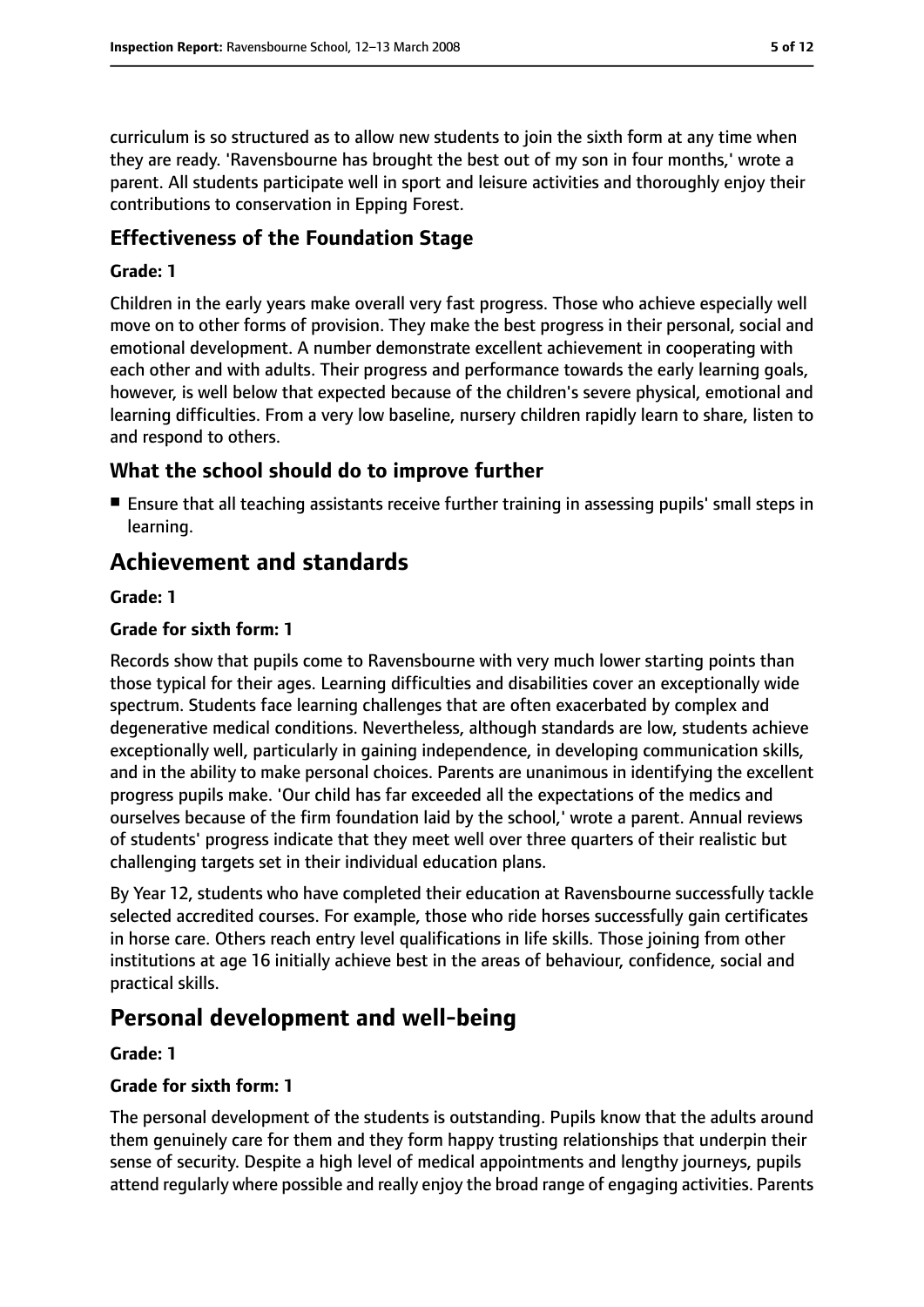report that there is no reluctance over coming to school. Behaviour is good and students show remarkable tolerance for each other, including for those who sometimes show distress, restlessness or aggression because of medical conditions. Pupils socialise very well over the pleasant, communal lunch tables.

Pupils of all ages participate as well as they can in physical exercise. Swimming is a clear favourite with all enjoying the school's pool at least once a week. Other individualised sports are also popular with students, particularly golf, led by a parent, and dance. Some gain real satisfaction from their horse-riding activities. Pupils are generally pleased with the healthy meals and snacks, the daily fruit for younger children, and the ready access to water throughout the day.

Pupils' contributions to the school community are good. As far as they can, pupils try to help in simple tasks such as taking charge of registers on the journey to the school office. Older pupils contribute to the enjoyment of others in music through supporting their singing. They frequently raise funds to support charities both at home and abroad. Students in Years 10 and 11 undertake recycling duties. Others make and sell soup to their peers and help with simple office tasks. These activities help prepare the few who are likely to enter employment but support the many in learning life skills. The majority also make the best possible progress towards their future economic well-being through making independent choices in a range of activities and through excursions to local shops and community projects. Post-16 students strengthen their communication skills and undertake work experience within the school, consolidating their understanding of what it means to be an adult.

# **Quality of provision**

## **Teaching and learning**

#### **Grade: 1**

## **Grade for sixth form: 1**

Consistently good teaching with some outstanding aspects characterises lessons. Careful planning for individual needs is at the heart of the pupils' success in learning despite the barriers posed by medical conditions, learning difficulties and other emotional, social and behavioural challenges. Teachers plan exceptionally well to use the good level of support from adults other than teachers in the classroom. They constantly model and demonstrate skilful techniques for teaching assistants to help pupils learn, coordinate movements, and communicate choices. However, because of the necessarily one-to-one learning assistance needed, the expertise afforded pupils varies, depending on the experience of teaching assistants. The school has rightly recognised that further training to develop support assistants' skills is a priority.

Warm working relationships are reflected in the pupils' confidence in their teachers, be it in managing their physical movement or in moving them another step forward in their learning. This helps pupils to engage purposefully in their learning. Teachers and support staff are adept at managing students' behaviour and at providing just the right amount of support so as not to stifle independence. Very good teamwork among adults shows pupils how to relate to each other. In a dance and drama lesson, for example, post-16 students volunteered to lead parts of the road safety activity and to evaluate constructively the performances of their peers.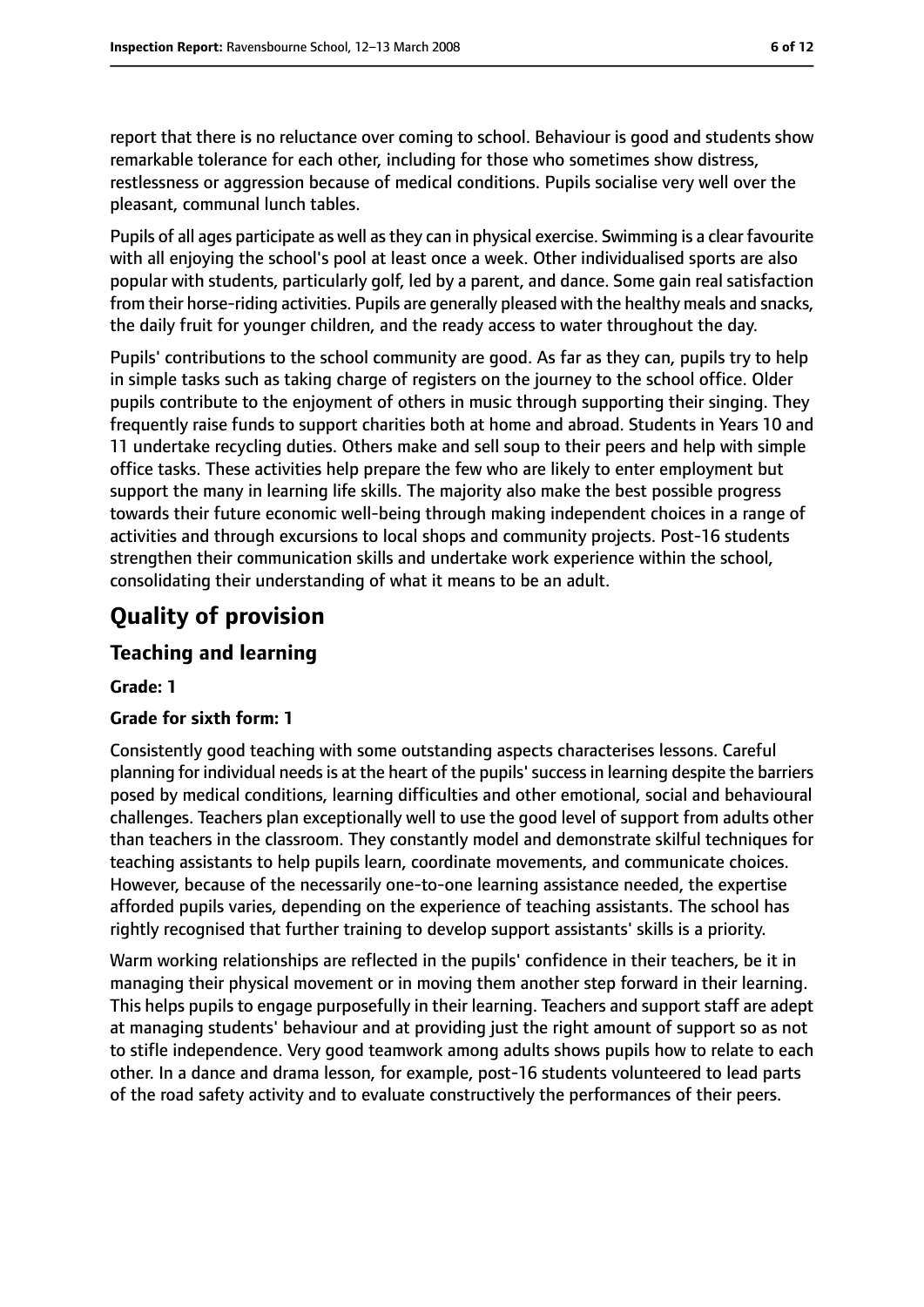## **Curriculum and other activities**

#### **Grade: 1**

#### **Grade for sixth form: 1**

Excellent progress has been made in developing the curriculum since the last inspection. A particular strength is the way in which the school personalises students' programmes as far as possible. At the same time, the Ravensbourne curriculum parallels the mainstream curriculum wherever possible. Communication skills and personal, health and social skills are strong threads linking much of the work, often through the creative use of information and communication resources. Off-site visits to places of interest, sensory activities and participation in community projects are integrated into daily timetables. These are balanced well against literacy and numeracy tasks that extend pupils' learning. Exceptional opportunities for physical education, from horse riding to golf, do much to encourage pupils' confidence and the development of their thinking and motor skills. Children in the Foundation Stage benefit from a well-structured day that helps develop attention and work habits. The post-16 curriculum prepares students well for eventual moves to college or other institutions. There is a strong focus on independence in daily living and in safety.

## **Care, guidance and support**

#### **Grade: 1**

#### **Grade for sixth form: 1**

Arrangements for safeguarding pupils are exceptionally robust and risk assessments are in place for all. The on-site medical support through the nursing team, the high ratio of adults to pupils, and the careful attention to site security, ensure the pupils' safety without hampering their independence. A parent commented, 'I never have to worry about my daughter's care.' Incident and accident records are regularly monitored and updated.

Along with high quality medical assessments, care and constant one-to-one adult support, baseline information on learning stages is used rigorously. The staff analyse pupils' academic progress assiduously and are imaginative in adapting systems that allow for detailed progress checks on each pupil. Teachers, and to some extent support assistants, record meticulously the tiny steps forward that pupils make. Links with external agencies to support, not only pupils, but their families, are also excellent. The school is a determined advocate for its pupils and strives to ensure they receive all possible help. The wide-spread site is well maintained to provide an attractive and stimulating learning environment as well as to support mobility for all pupils.

## **Leadership and management**

#### **Grade: 1**

#### **Grade for sixth form: 1**

The inspirational leadership of the headteacher, very wellsupported by the deputy headteacher, is reflected in the shared vision and common sense of purpose among all staff. They daily demonstrate the school's vision: 'to give Value and be Valued'.

There have been significant improvements since the last inspection in the coordination of many aspects of the school's work, particularly in the curriculum and timetabling. New and self-funded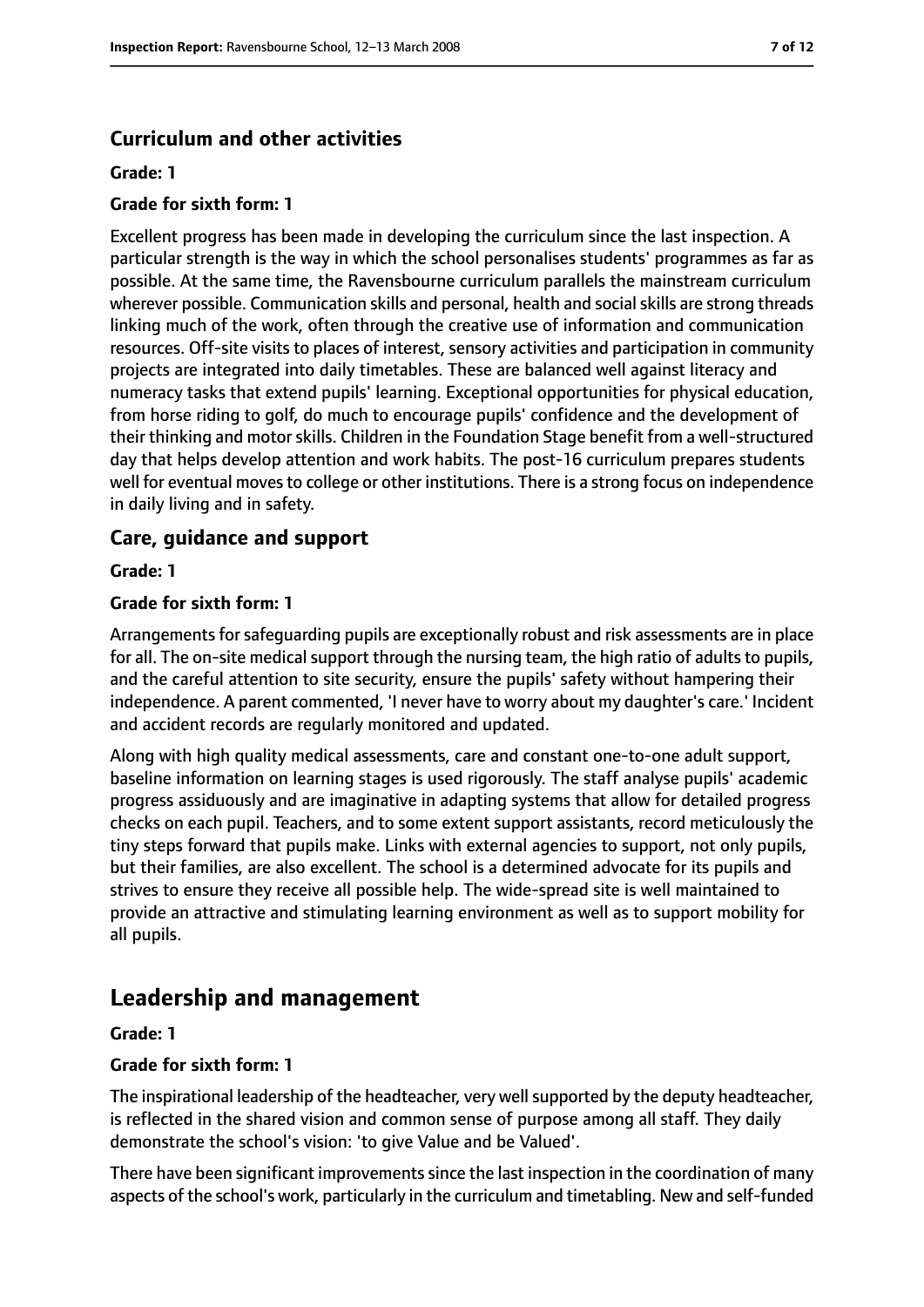accommodation for pupils with autism is far better suited to their needs than previously. Committed middle leaders now work closely together and take the lead in ensuring progression and inclusion for all. The governing body, although under-strength, plays a valuable part in seeking financial support for the school, in improving the environment and in challenging the school's leadership to maintain progress. Exemplary teamwork underpins much of the current smooth running of the school and the very high quality of care. The rapid pace of improvement since the last inspection demonstrates strong capacity to improve further and to sustain the school's inclusive ethos of which it is rightly proud.

Self-evaluation at senior level and by governors is rigorous, albeit modest, reflecting the high expectations of the staff. Systematic monitoring and a regular cycle of reflection and analysis of strengths and areas for improvement inform the school's development plan very well. Well-designed professional development supports teachers and other staff but the school recognises that in order to improve classroom practice even further, additional training activities for teaching assistants, in particular those with less experience, are a next step.

Parents feel fully involved in the life of the school through formal reviews, home-school books, regular telephone communications and meetings. Many parents commented that they feel they '...have the support of all teachers and staff who will always alert them to any problem.' Pupils also communicate their views through the much enjoyed tea party with the headteacher. Senior pupils were happy to express how much they liked school on one such occasion during the inspection.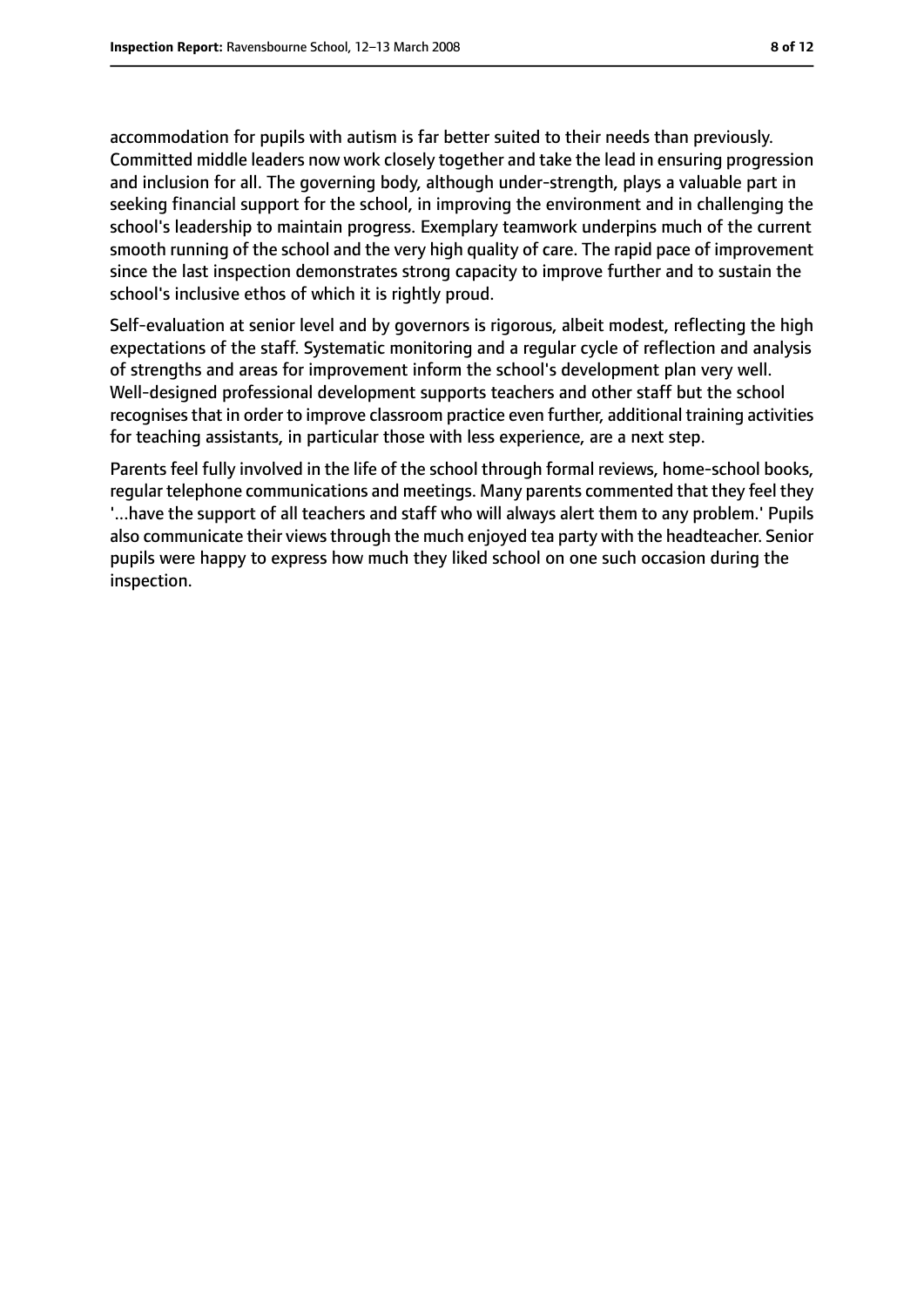**Any complaints about the inspection or the report should be made following the procedures set out in the guidance 'Complaints about school inspection', which is available from Ofsted's website: www.ofsted.gov.uk.**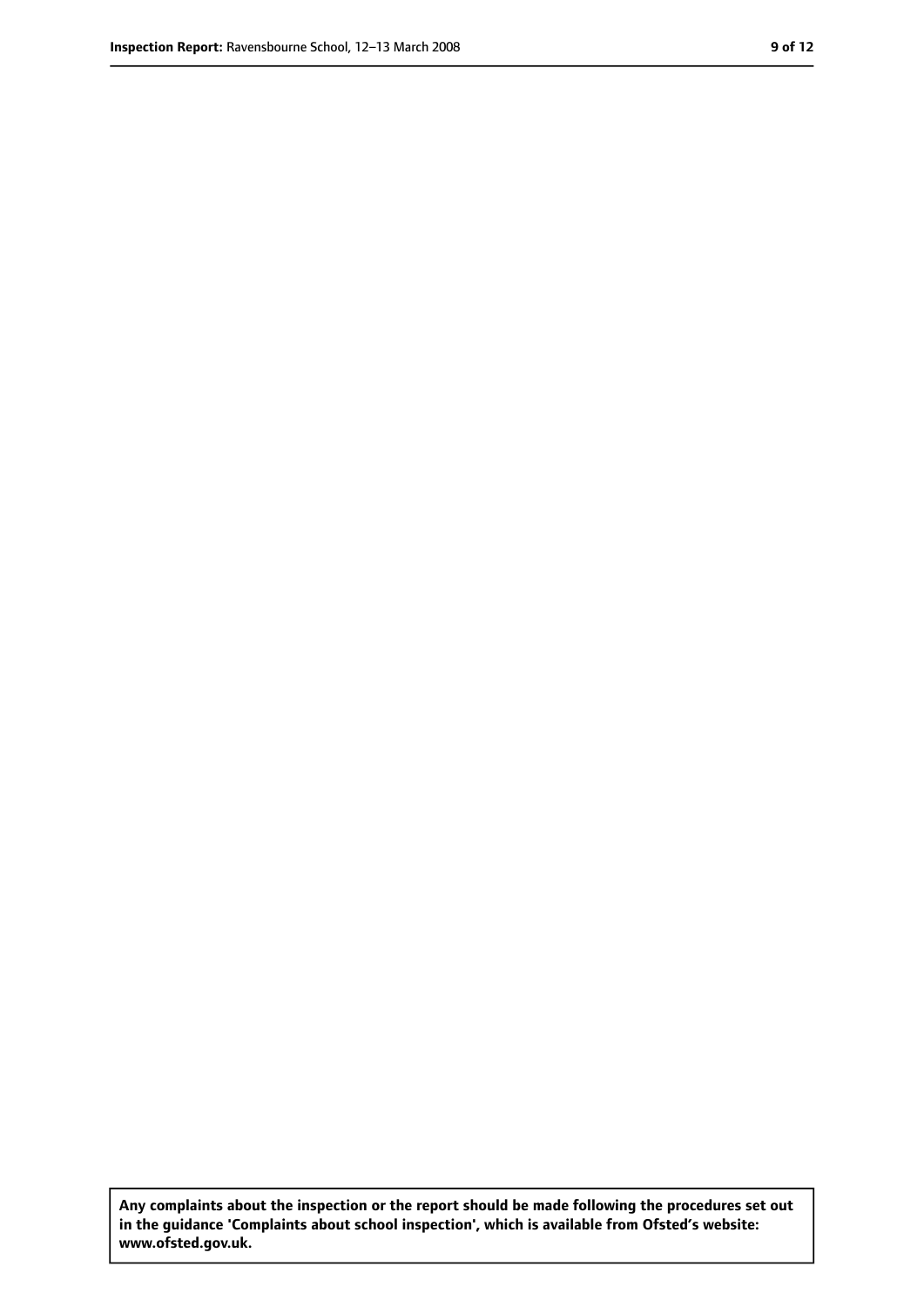#### **Annex A**

# **Inspection judgements**

| Key to judgements: grade 1 is outstanding, grade 2 good, grade 3 | <b>School</b>  | $16-19$ |
|------------------------------------------------------------------|----------------|---------|
| satisfactory, and grade 4 inadequate                             | <b>Overall</b> |         |

## **Overall effectiveness**

| How effective, efficient and inclusive is the provision of<br>education, integrated care and any extended services in meeting<br>the needs of learners? |     |     |
|---------------------------------------------------------------------------------------------------------------------------------------------------------|-----|-----|
| Effective steps have been taken to promote improvement since  <br>the last inspection                                                                   | Yes | Yes |
| How well does the school work in partnership with others to<br>promote learners' well-being?                                                            |     |     |
| The effectiveness of the Foundation Stage                                                                                                               |     |     |
| The capacity to make any necessary improvements                                                                                                         |     |     |

## **Achievement and standards**

| How well do learners achieve?                                                                               |  |
|-------------------------------------------------------------------------------------------------------------|--|
| The standards <sup>1</sup> reached by learners                                                              |  |
| How well learners make progress, taking account of any significant<br>variations between groups of learners |  |
| How well learners with learning difficulties and disabilities make<br>progress                              |  |

## **Personal development and well-being**

| How good is the overall personal development and<br>well-being of the learners?                                  |  |
|------------------------------------------------------------------------------------------------------------------|--|
| The extent of learners' spiritual, moral, social and cultural<br>development                                     |  |
| The extent to which learners adopt healthy lifestyles                                                            |  |
| The extent to which learners adopt safe practices                                                                |  |
| How well learners enjoy their education                                                                          |  |
| The attendance of learners                                                                                       |  |
| The behaviour of learners                                                                                        |  |
| The extent to which learners make a positive contribution to<br>the community                                    |  |
| How well learners develop workplace and other skills that will<br>contribute to their future economic well-being |  |

## **The quality of provision**

| How effective are teaching and learning in meeting the<br>full range of the learners' needs? |  |
|----------------------------------------------------------------------------------------------|--|
| How well do the curriculum and other activities meet the                                     |  |
| range of needs and interests of learners?                                                    |  |
| $\blacksquare$ How well are learners cared for, guided and supported?                        |  |

 $^1$  Grade 1 - Exceptionally and consistently high; Grade 2 - Generally above average with none significantly below average; Grade 3 - Broadly average to below average; Grade 4 - Exceptionally low.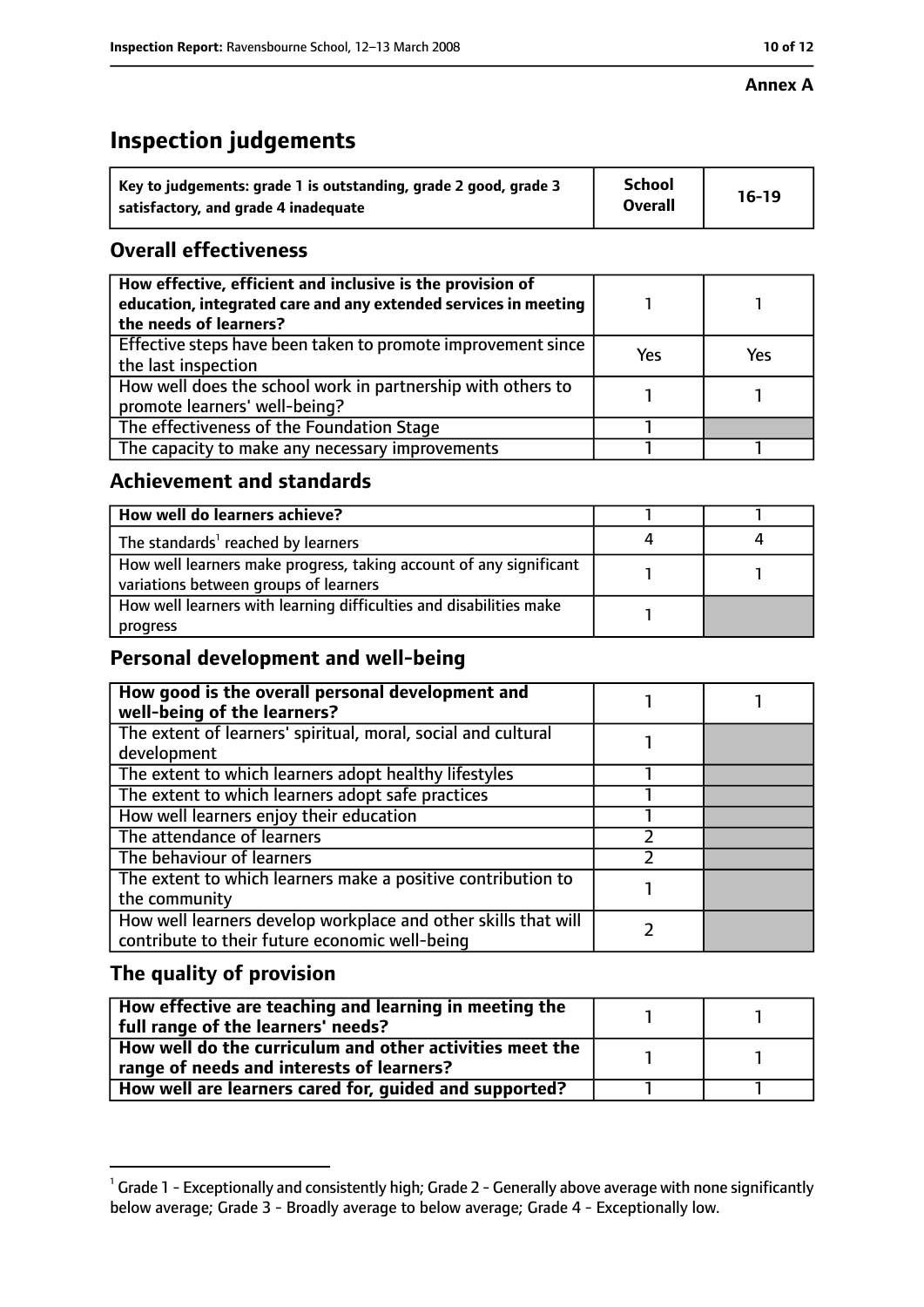#### **Annex A**

# **Leadership and management**

| How effective are leadership and management in raising<br>achievement and supporting all learners?                                                 |     |     |
|----------------------------------------------------------------------------------------------------------------------------------------------------|-----|-----|
| How effectively leaders and managers at all levels set clear<br>direction leading to improvement and promote high quality of<br>care and education |     |     |
| How effectively leaders and managers use challenging targets<br>to raise standards                                                                 |     |     |
| The effectiveness of the school's self-evaluation                                                                                                  |     |     |
| How well equality of opportunity is promoted and discrimination<br>tackled so that all learners achieve as well as they can                        |     |     |
| How effectively and efficiently resources, including staff, are<br>deployed to achieve value for money                                             |     |     |
| The extent to which governors and other supervisory boards<br>discharge their responsibilities                                                     |     |     |
| Do procedures for safequarding learners meet current<br>qovernment requirements?                                                                   | Yes | Yes |
| Does this school require special measures?                                                                                                         | No  |     |
| Does this school require a notice to improve?                                                                                                      | No  |     |